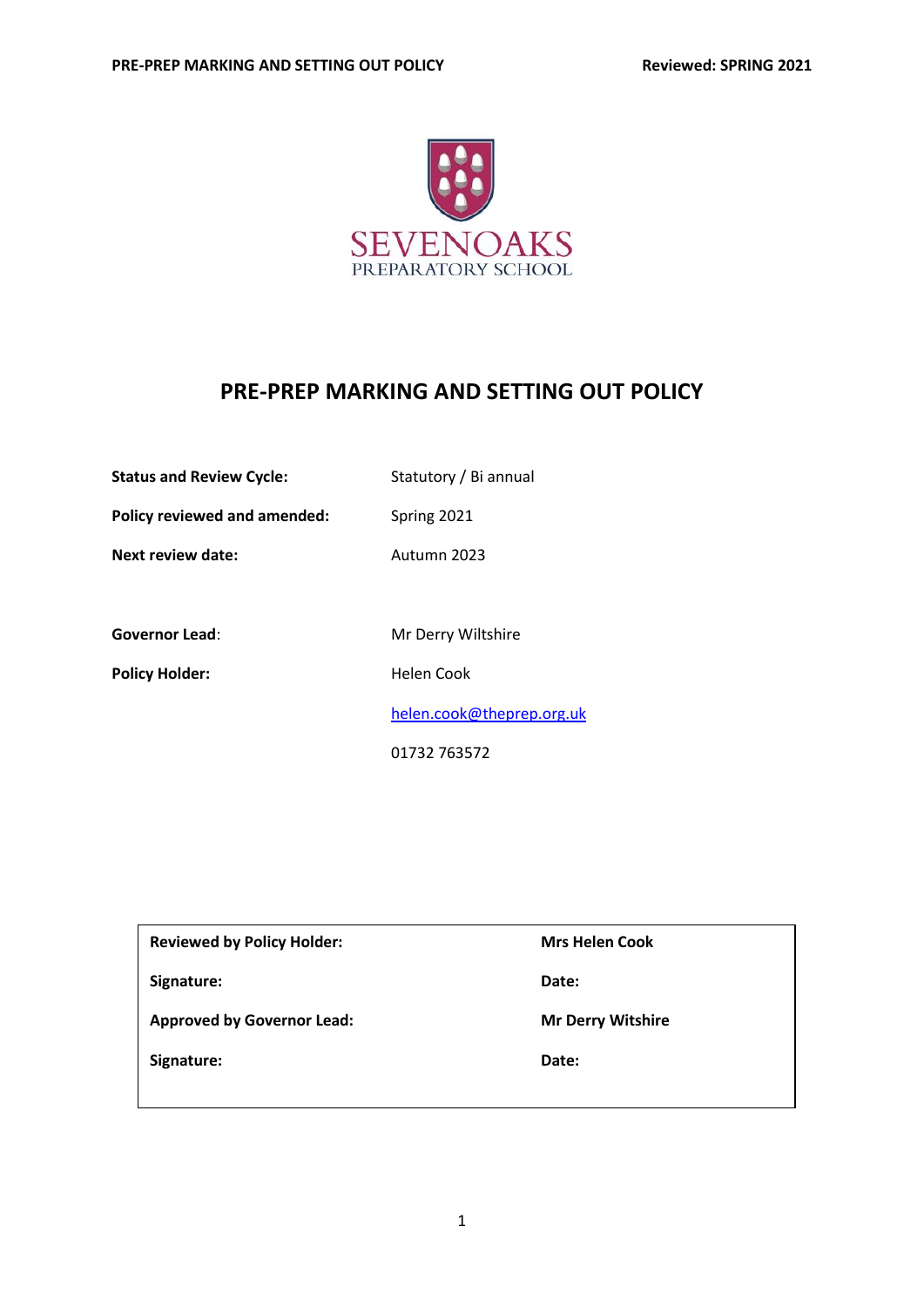# **PRE PREP MARKING AND SETTING OUT POLICY**

#### **Introduction**

We believe marking should provide constructive feedback to every child, focussing on success and improvement against objectives. Marking should help children to become reflective learners and to close the gap between current and desired performance.

# **Aims**

*Marking should:-*

- Enable pupils to make significant and sustained gains in their learning.
- Give children encouragement, recognition and appropriate praise for the success of their work.
- Give children clear strategies on how they can improve their work.
- Allow children time to respond to marking, by practising the desired skill in order to improve and make progress through marking.
- Relate to learning objectives taught during the lesson.
- Be accessible to children.
- Use consistent codes, where appropriate, throughout the school.
- Measure progress against school targets and national end of year expectations.
- Provide a tool for teacher assessment diagnostic, formative or summative.
- Help the teacher to evaluate teaching and inform future planning.
- Be manageable for teachers.

# **General Marking and Feedback Objectives**

Teacher's marking and handwriting in children's books should itself be neat, clear and legible, with correct grammar and spelling at all times – modelling the expectations of presentation to the children.

Children must be allowed response within the week, to respond to the marking by either practising a skill, identified through the marking, or repeating a particular piece of work. This should be timetabled into the week's planning once or twice per week, but be flexible when the time is taken within each week.

Teachers should avoid long and complex sentences within their written feedback. Use of highlighters and brief precise points, which the children can respond to, is sufficient. Marking codes may also be used.

Marking should be both positive and developmental. It should be sensitive to the abilities of the child and his/her capacity to benefit from it. Marking should balance the desire to improve with the need to encourage.

Work should be marked with the child when possible. 'Distance' marking should be a dialogue not a monologue. If the child is not involved, the time the teacher spends marking work could be wasted. Oral feedback to individuals or a group is a direct and highly effective way of marking and giving feedback.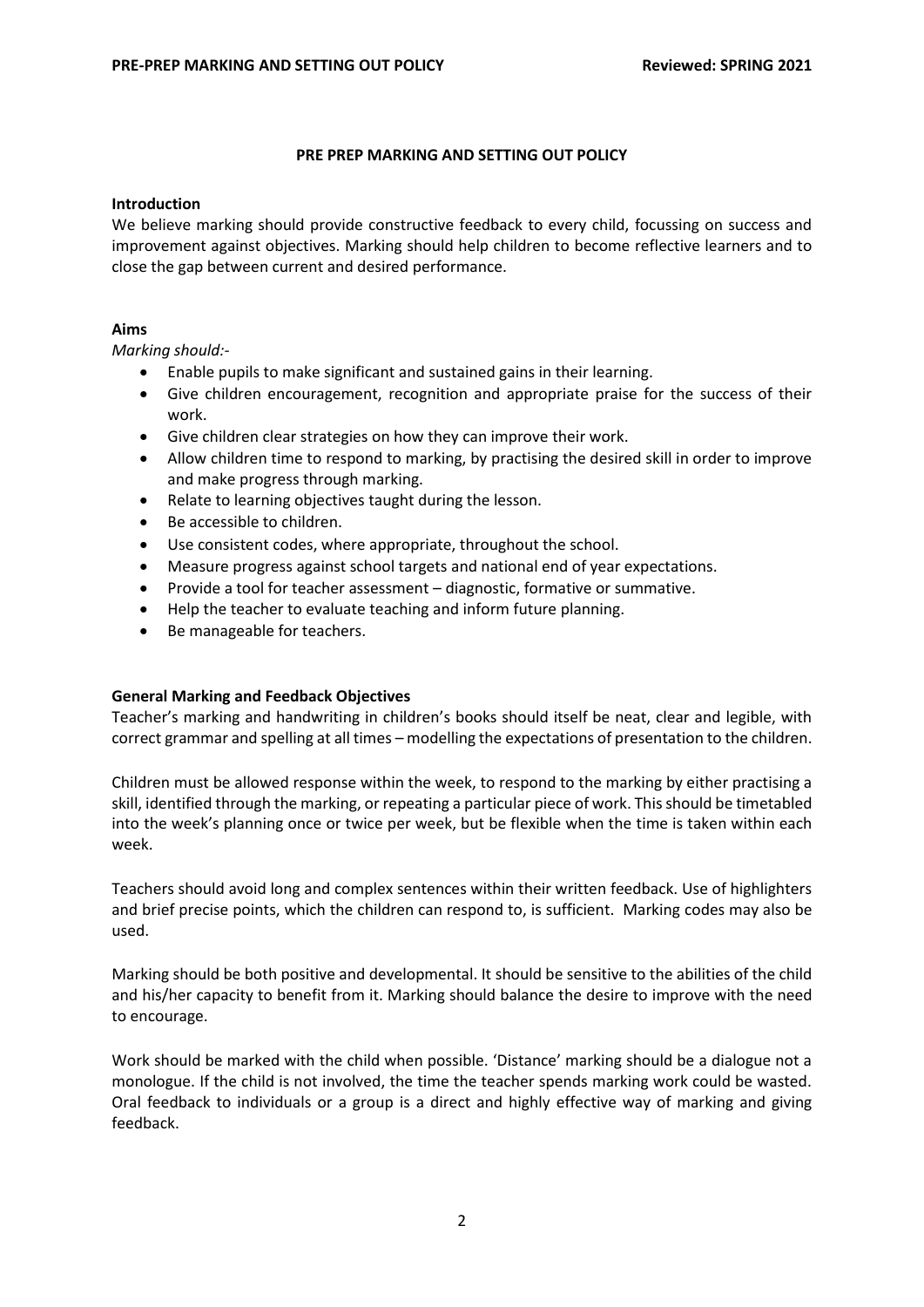We must focus on the learning objective, which in the Pre-Prep is labelled WALT (**W**e **A**re **L**earning **T**o) in the children's books, for each piece of work and communicate this to the children before each piece is started or they may not be apparent to the children. The WALT should be displayed in the classroom. The success criteria, WILF (**W**hat **I**'m **L**ooking **F**or) should be shared with the children and displayed in the classroom.

Marking must focus on improvement through correction and development. It should have a positive effect on the next piece of work produced by the child. The progress in a child's work should be clearly seen, as a result of marking and assessment by the teacher.

Exhaustive indication of every mistake is inappropriate for story, creative and expressive writing. Such work is very personal to the pupil, and is frequently written faster than the child's mind and hand can manage and as a result usually contains more errors than usual. It requires a different marking technique.

Sometimes a child could be working with his/her teacher or their TA for support, when work is marked this needs to be indicated in the marking so that the comment has the greatest possible meaning, both for pupil and teacher. For supported work, this should be labelled as AW (aided work).

Children should respond to marking, otherwise there is no point in marking. Children must be encouraged to read their marking or listen to feedback and to respond in writing, verbally, individually or in a group activity.

The children will benefit from marking if they understand the marking system. There is a need for a simple and consistent scheme of marking.

Work in core subjects must be quality marked (see marking of 'Creative & Expressive Writing', 'Comprehension' and 'Maths' work below).

Work in foundation subjects may be marked with a lighter touch (see marking of 'Foundation and Context for Learning Work' below).

#### **Marking and Feedback Strategies**

All marking and feedback should consist of two basic elements; Oral Feedback and Written Feedback.

Marking codes should be used to indicate where children have worked with TA SUPPORT, TEACHER SUPPORT, or GUIDED STEP BY STEP SUPPORT.

*Summative marking* **–** usually consists of ticks and crosses and is appropriate for closed tasks or exercises.

*Focused marking* **–** should concentrate entirely on the success criteria (WILF) of the task. The emphasis should be on success, set against the criteria and the improvement needed.

*Self-marking* **–** when possible, children can self-mark closed tasks, individually, as a group, or as a class. They should also be trained to self- evaluate, identifying their own successes against learning objectives (WALT) and looking for a point for improvement.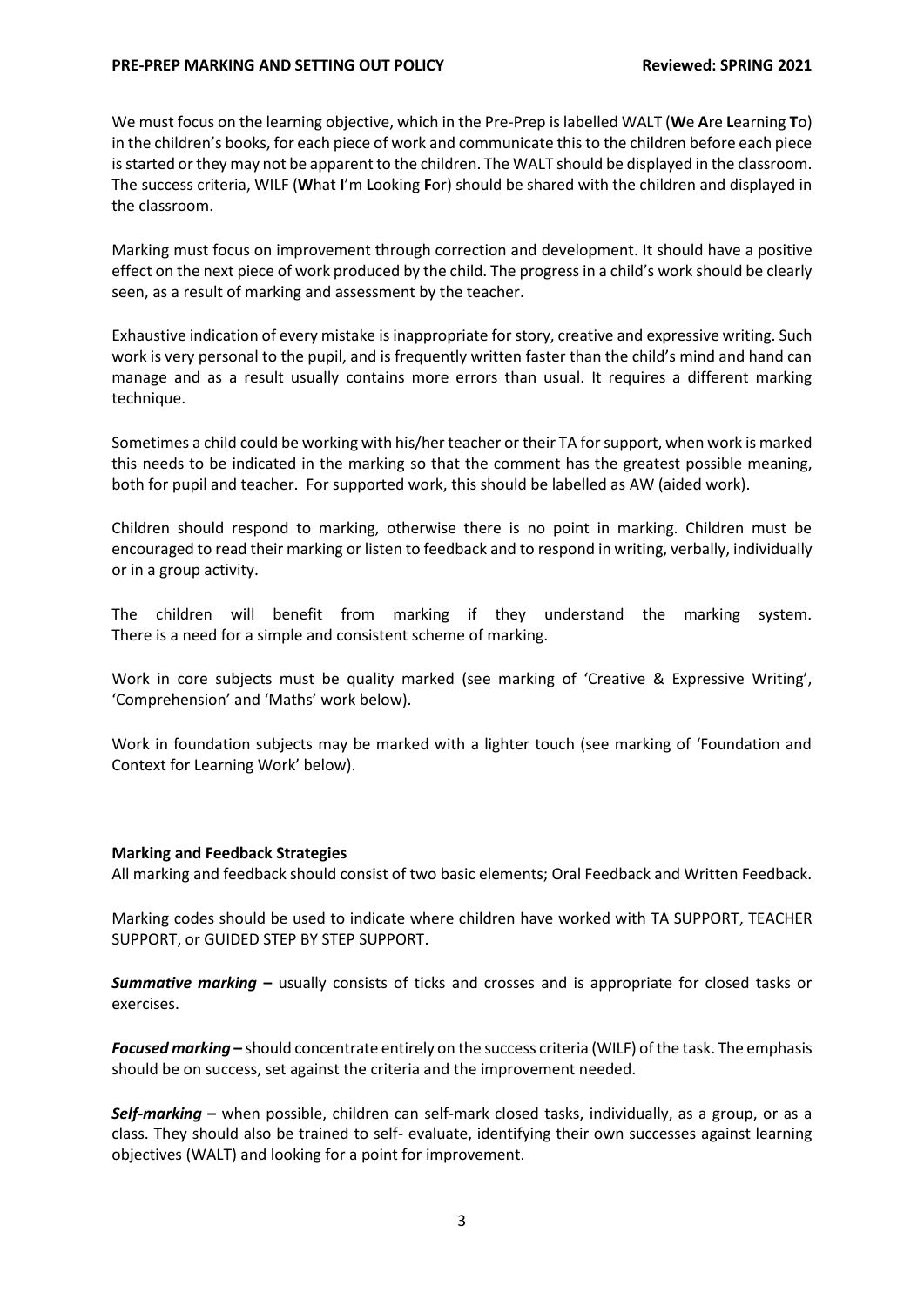**Peer assessment** – children should be trained to evaluate a partner's work identifying successes against learning objectives and looking for points for improvement.

## **Frequency of Marking**

Marking should take place daily or soon after the work has been completed and handed back as soon as possible. One piece of maths and English work must be 'deep marked', using a 'Pink for Think' comment each week per child.

Oral feedback and marking can take place during the lesson – providing immediate feedback to groups or individuals. Worked should have VF (Verbal feedback given) written at the top of the piece of work, where this has been done.

Long-term projects may be marked on completion – children need to be told this in advance.

## **Reception Class**

For those children in their Early Years Reception year, the feedback given to children will be mainly through verbal rather than written communication. Children will be encouraged to orally self-assess and review their work and through the use of Growth Mindset approaches the children will be encouraged to improve their work / play and extend their thinking. Observations within the Tapestry journal or other areas will evidence children's self-evaluation and improvement strategies. Teacher's planning will also show how children's learning has been developed and enhanced further.

## **Marking of Creative and Expressive Writing**

When marking areas of creative and expressive writing, teachers can use highlighter pens to show where children are successful or need to improve areas of their work. TAs should use pencil only if they are marking work to signpost who has marked the children's piece of work.

# **Use of Highlighters for clear visual marking.**

*\*Highlight underneath the piece of writing, not on top of the words.\**

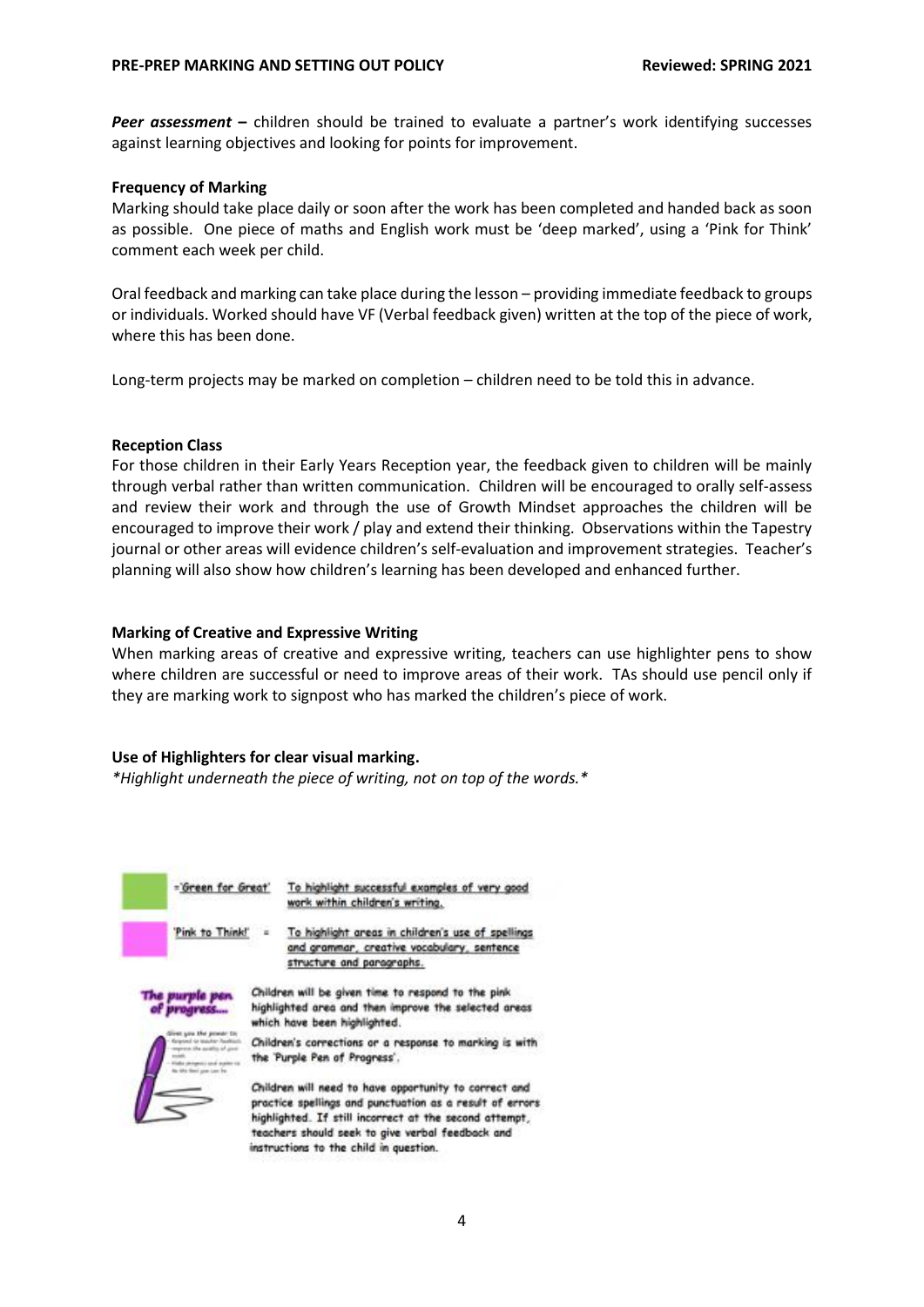#### **Creative and expressive writing**

This must be marked with the use of highlighter marker pens or coloured pens, as indicated above. Teachers may also add constructive comments at the bottom praising the child's successes and indicating a feature for improvement. Comments should focus on work matching to the success criteria (WILF) of the lesson, quality of content, quality of expression and the commitment shown in the piece of writing.

Children's next steps should be linked to their targets based on assessment for learning daily and the end of year expectations.

## **Marking of Maths Work**

Maths work must be marked to show whether each answer is right or wrong. A comment may also be added, but not always, which tells the child how well he/she has met the success criteria (WILF) and, when appropriate, which features need to be improved, e.g. errors in processes, misunderstanding or concepts, misspelt vocabulary, accuracy, quality of presentation will be commented upon. It may also indicate any corrections needed, or include prompting questions to further the child's understanding of specific concepts.

## **Use of Highlighters for clear visual marking in Maths.**



#### **Reward Systems**

Rewards can be used for good effort, not only excellent work. We use a range of rewards:- Praise Stickers / Stamps / Stars Maths / Reading / Writing awards for excellence HT Awards / Badge Winner

# **Children's Response to Marking**

Children may be asked to respond to highlighted examples using their purple pen of progress (see above) or to written comments by:-

- Writing an improved word, phrase or sentence.
- Writing a sentence with correct grammar or punctuation.
- Re-working a maths answer.